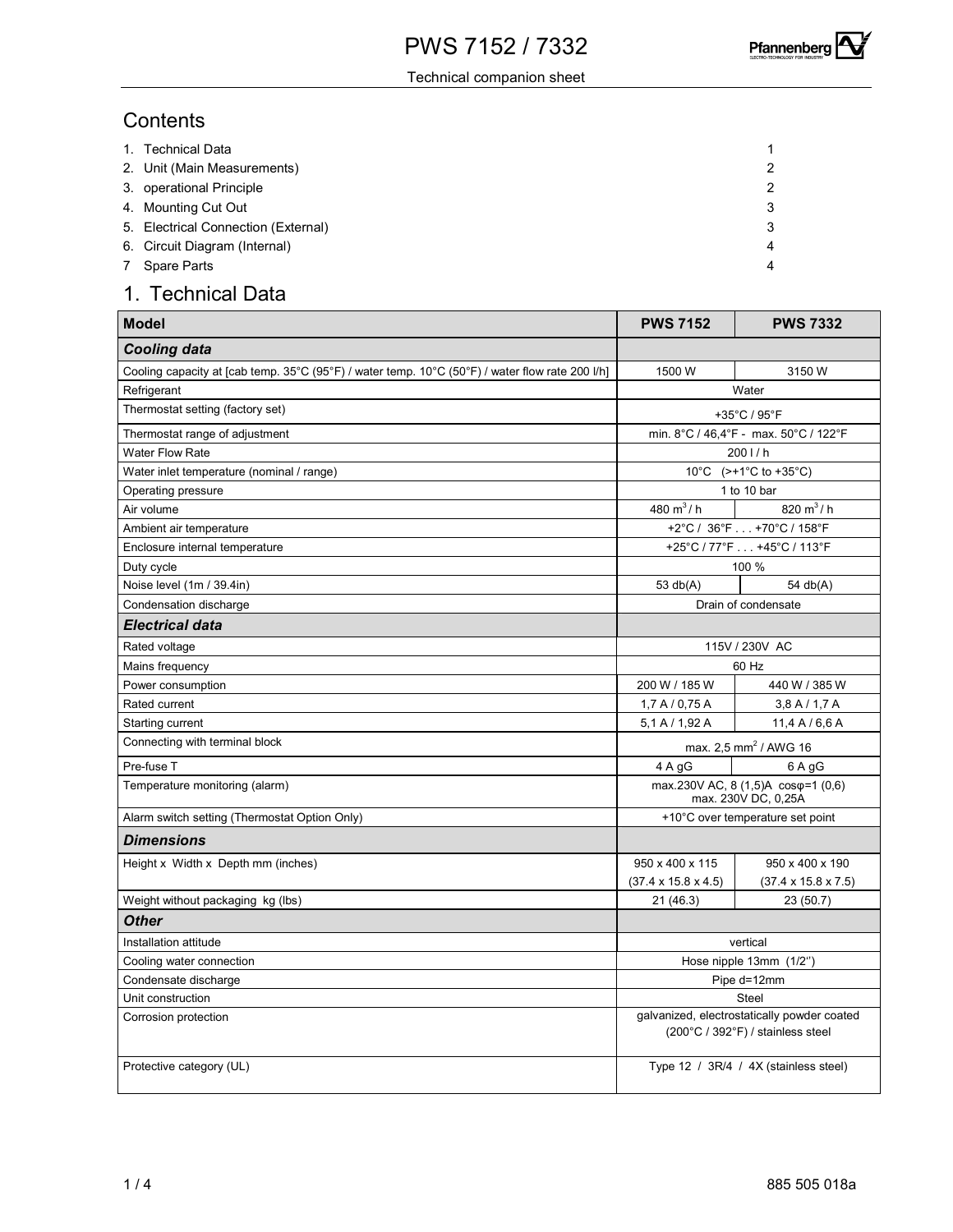

Technical companion sheet

# 2. unit (main measurements )



3. operational principle

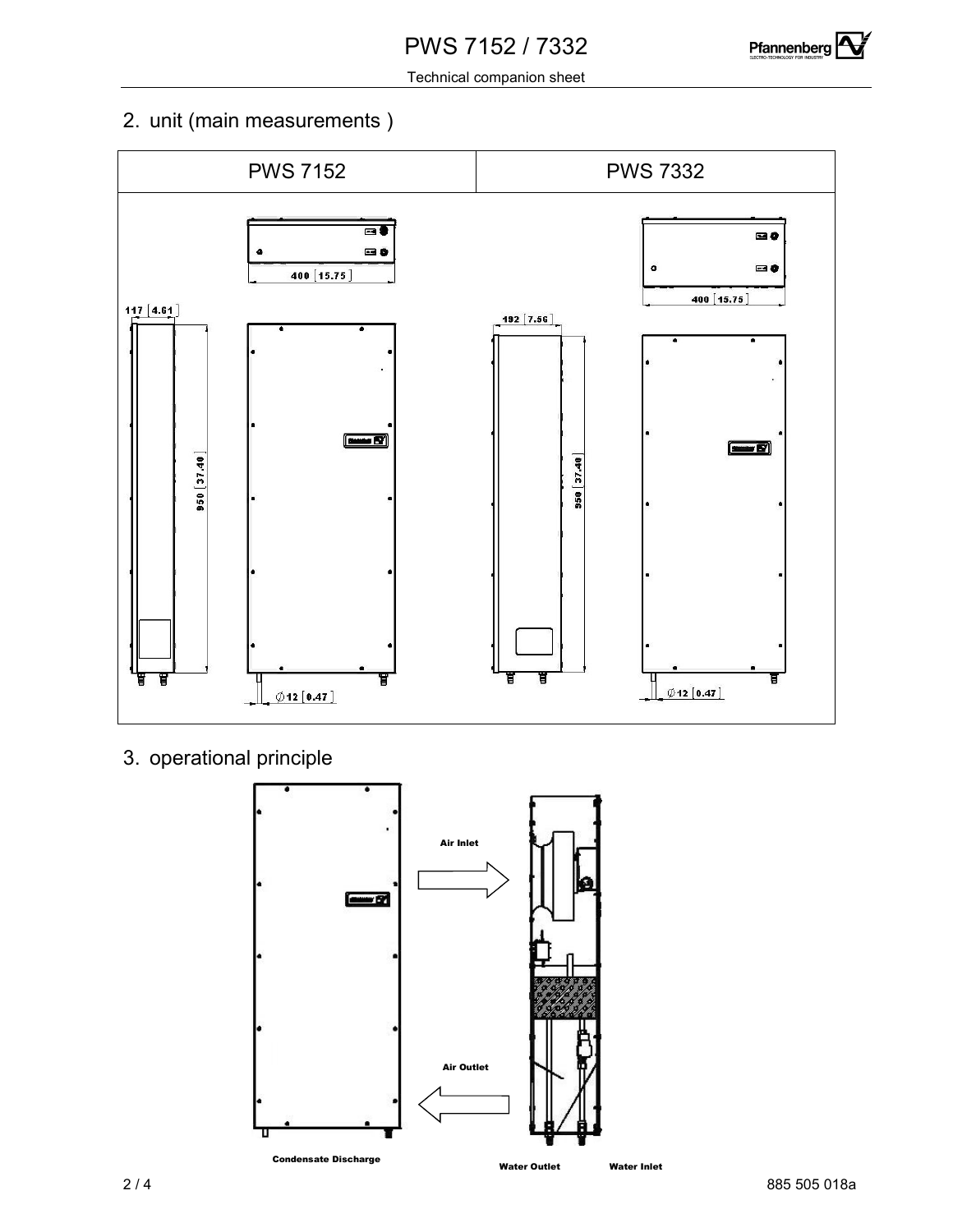

Technical companion sheet

## 4. Mounting cut out



5. electrical connection (external)